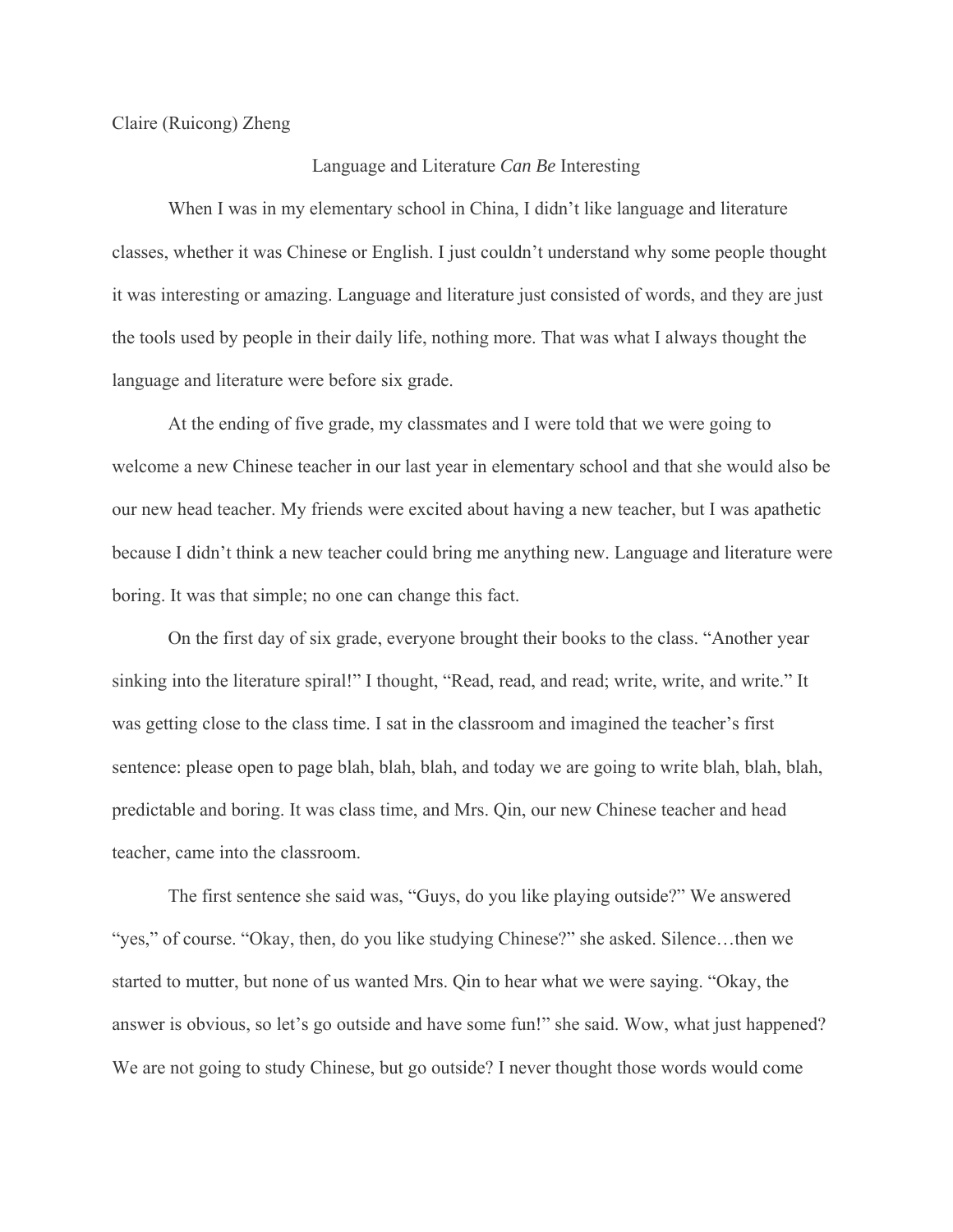from a Chinese teacher who was supposed to be serious and never smile!

She took us to the Great Wall, which was near the school. Standing on the Great Wall, I found that it was like a giant, winding dragon spiraled along the form of the mountains. If you stand on the top beacon tower and look around, you can see the verdant, endless grass and rolling hills; if you overlook the faraway skyline, you will find that the color of the sky is changing from blue to white and that you still can see the endless Great Wall. Gazing at the giant wall that was built by my ancestors two thousand years ago, I felt very proud, and I suddenly found that I wanted to say something to praise the Great Wall builders. However, I could only say, "it's so great, so great!" I was trying to think of some other words, the more sophisticated ones, but I only knew "great." I felt beaten. Maybe because my classmates had the same feeling as I did, we were all quiet. At that time, Mrs. Qin said, "I know you guys want to say something about our Great Wall, but you don't know what to say, right?" She paused for a moment and then continued, "Chinese courses do seem useless. Of course, we speak and read every day; why do we have to spend so much time on it in class? Not only Chinese, but English and the other languages, too. Languages and literature are boring, but they can enrich our spirit world. If you study Chinese hard, you can write a poem and chant it here, and how satisfying would that be?" Listening to Mrs. Qin, I imagined that I was standing on the Great Wall and reciting my poem. I wished that I could make my little dream come true someday. For the first time, I felt that literature could be such a fascinating thing. "Also, you can both convey your ideas to others more accurately and understand other people's thoughts more clearly. Language is essential, but not easy. It will make your life better, but you need to treat it seriously." My attitude towards Chinese changed at that time, and her first writing course opened the door of writing literature for me.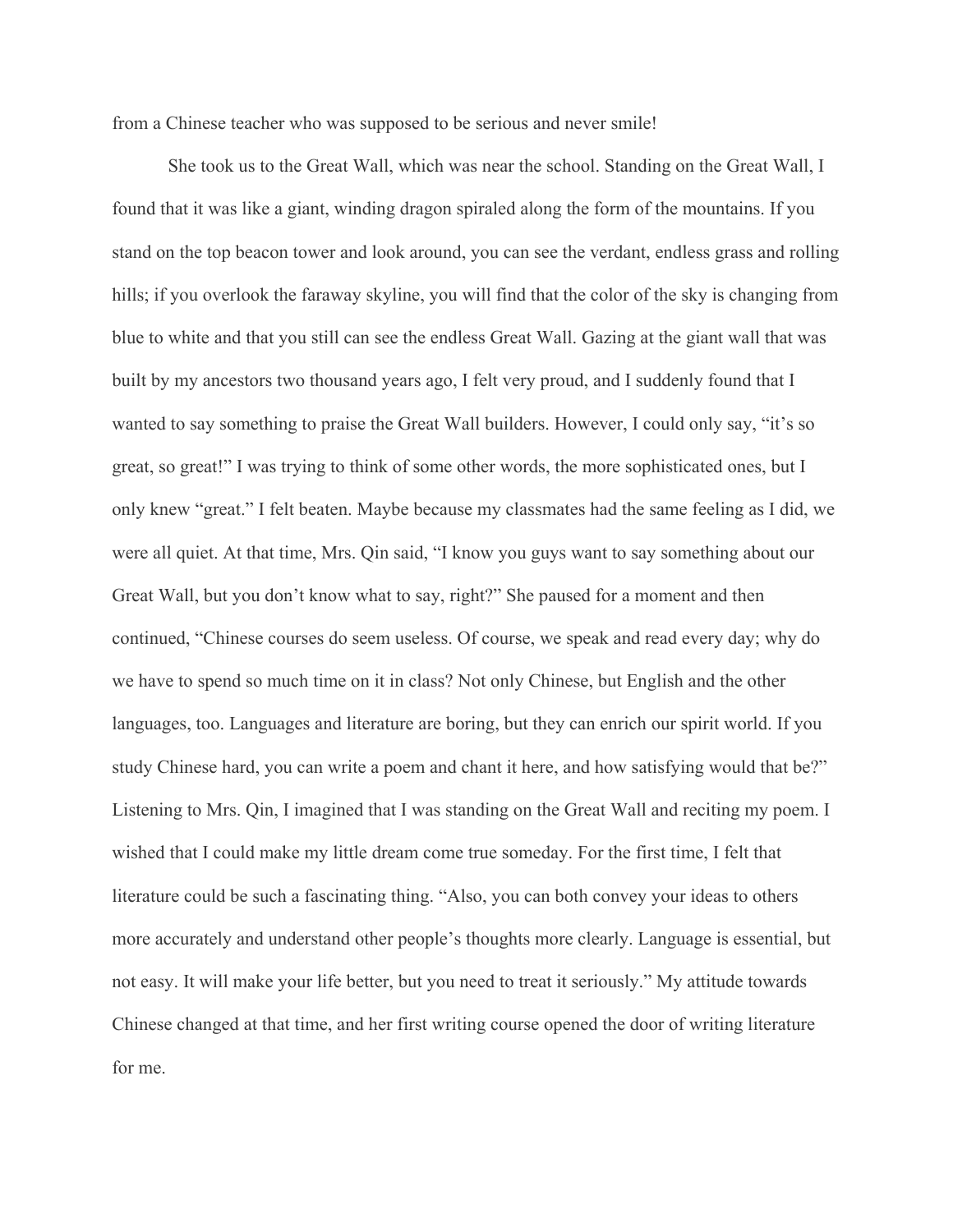Back in the classroom, we started the class. Mrs. Qin wandered to a classmate's desk in the first row and said, "for us, an essential thing in writing is detail. An essay without any details is not easy for your readers to understand what you are trying to say. Our goal is to let them imagine the tableau we have in our brain by only reading our essays." After saying that, she grabbed a pencil case from that desk and very slowly unzipped it. Then, she looked at me and asked, "Claire, could you describe what I just did?"

"Well, you just grabbed a pencil case and unzipped it," I answered.

"Your description is good, but maybe you can add more details. For example, how did I walk to the desk, how did I grab that pencil case, how did I unzip it, and what did I look like? Try your best to add as many details as you can into your sentence." she hinted at me.

"Hmm, so, you casually walked to the desk… You glanced at the items on it and slowly grabbed the pencil case. You smiled when you noticed the Mickey Mouse on it and unzipped it a little more quickly with curiosity." I tried to use every word I could think of to make my sentences long.

"It's a wonderfully detailed description! I can see the scene just by your words. Good job!" she encouraged me.

Her words were the first positive comment I had ever received from a Chinese teacher. Huh, it's not that hard, and trying to find those "sophisticated" words is kind of interesting because it feels like solving a math problem: it's not unsolvable. I hadn't known how to write details, and her list of questions gave me a clever way to narrate deeply. After that class, I started to carefully observe every item and person around me. I memorized ten sophisticated words per day and tried to use them into my essays. I got higher and higher grades on writing and more encouragement from Mrs. Qin.